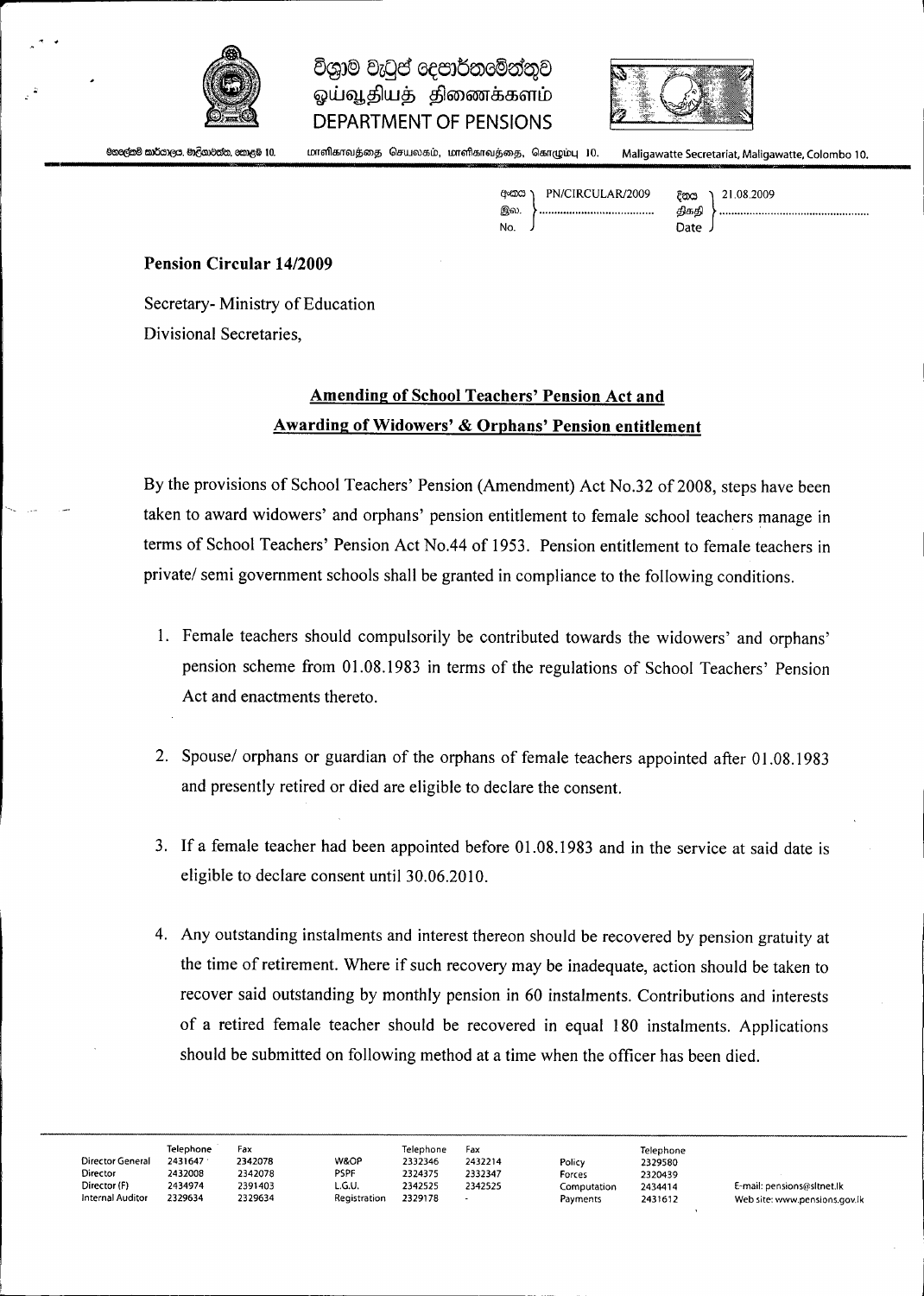- i. Application should be submitted by a form PD1A. (This application should be filled in by the contributor; if the contributor has been died, should be filled in by spouse / orphan or guardian of the orphan)
- ii. Head of institutions, i.e. zonal education offices should forward the application along with form PD2A (including relevant annexure) to the Director, Widows' & Orphans' Pension Division, Department of Pensions.
- iii. Widows' & Orphans' Pensions Division will take action to issue a registration numbers in respect of the officer.
- iv. Awards in respect of deceased officers will be issued by relevant Divisional Secretary.

min

K A **Thilakaratne** Director General of Pensions

 $\sim$ 

Copies to:

 $\mathcal{L}^{\mathcal{A}}$ 

- 1. Secretary Ministry of Public administration and Home Affairs
- 2. Secretary Ministry of Finance
- 3. Auditor General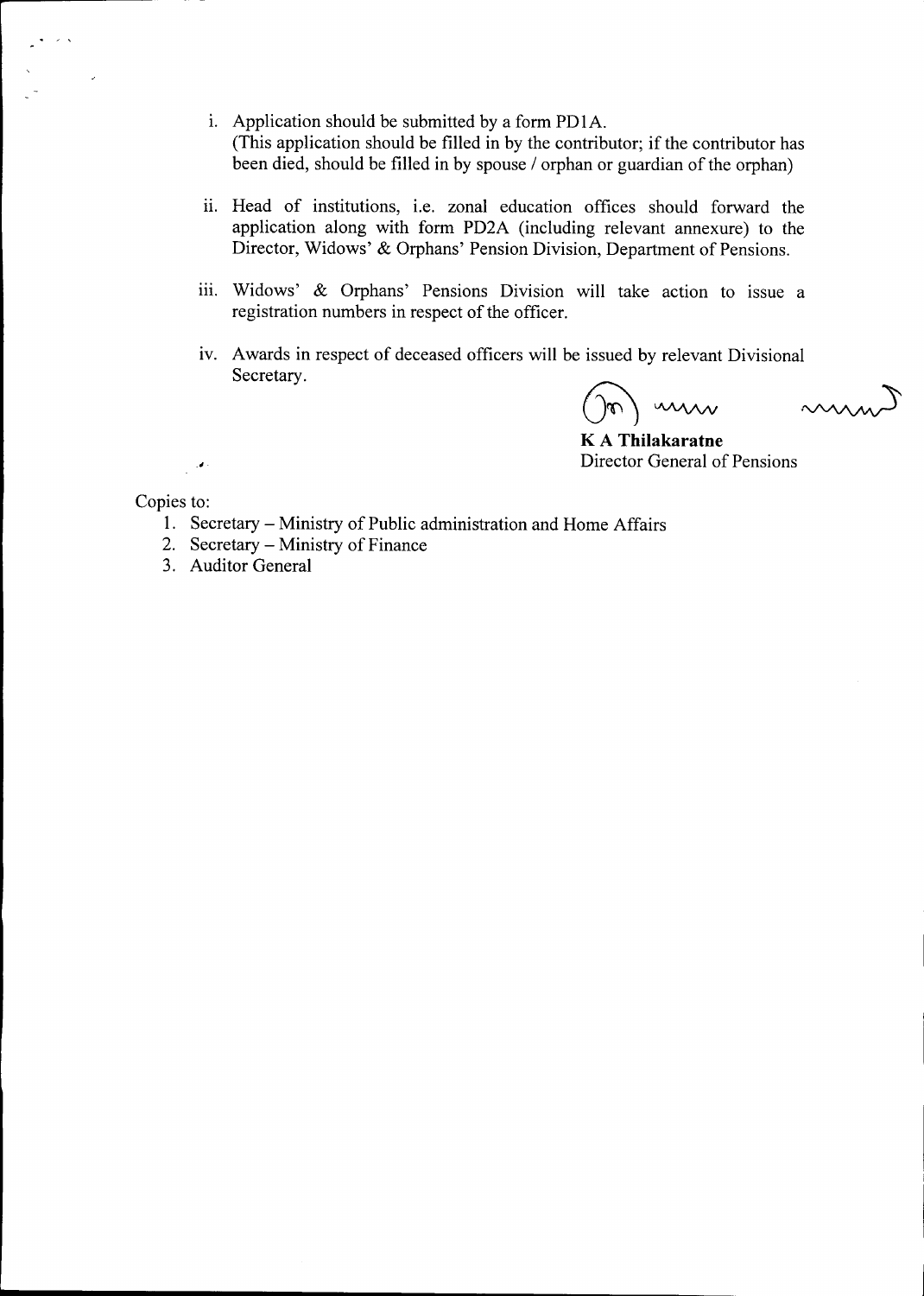**PDIA**

 $\frac{1}{\sqrt{2}}\frac{1}{\sqrt{2}}\frac{1}{\sqrt{2}}\frac{1}{\sqrt{2}}\frac{1}{\sqrt{2}}$ 

 $\mathcal{L}^{\text{max}}$ 

## **Application for Teachers in Pirivena / Semi-Government/ Private Schools to register in Widows'/ Widowers' and Orphans' Pension Scheme** (Should be filled in by applicant)

Color photograph in 2  $\frac{1}{4}$  \* 3  $\frac{1}{4}$  of the officer should be affixed

**"llllIII**

| 1. |                | Details of the officer                                   |
|----|----------------|----------------------------------------------------------|
|    | 1.1            |                                                          |
|    | 1.2            |                                                          |
|    | 1.3            | Date of Birth: - Date  Month  Year                       |
|    | 1.4            |                                                          |
|    | 1.5            | $Sex:$                                                   |
|    | 1.6            | Religion: Buddhist □ Hindu □ Islam □ Christian □ Other □ |
|    | 1.7            | Nationality: Sinhala □ Tamil □ Muslim □ Other □          |
|    | 1.8            |                                                          |
|    | 1.9            |                                                          |
|    | 1.10           |                                                          |
|    | 1.11           |                                                          |
|    |                | $\mathbf{I}$                                             |
|    |                | Mobile:<br>Н                                             |
|    | 1.12           |                                                          |
|    | 1.13           |                                                          |
|    | 1.14           |                                                          |
| 2. | Family details |                                                          |
|    |                | (Should be filled in by married officers)                |
|    |                |                                                          |
|    |                |                                                          |
|    | 2.2            |                                                          |
|    | 2.3            | National Identity Card number of spouse                  |
|    | 2.4            | Number and date of marriage certificate                  |
|    | 2.5            | If spouse was dead, relevant date                        |
|    |                |                                                          |

 $\sim 1$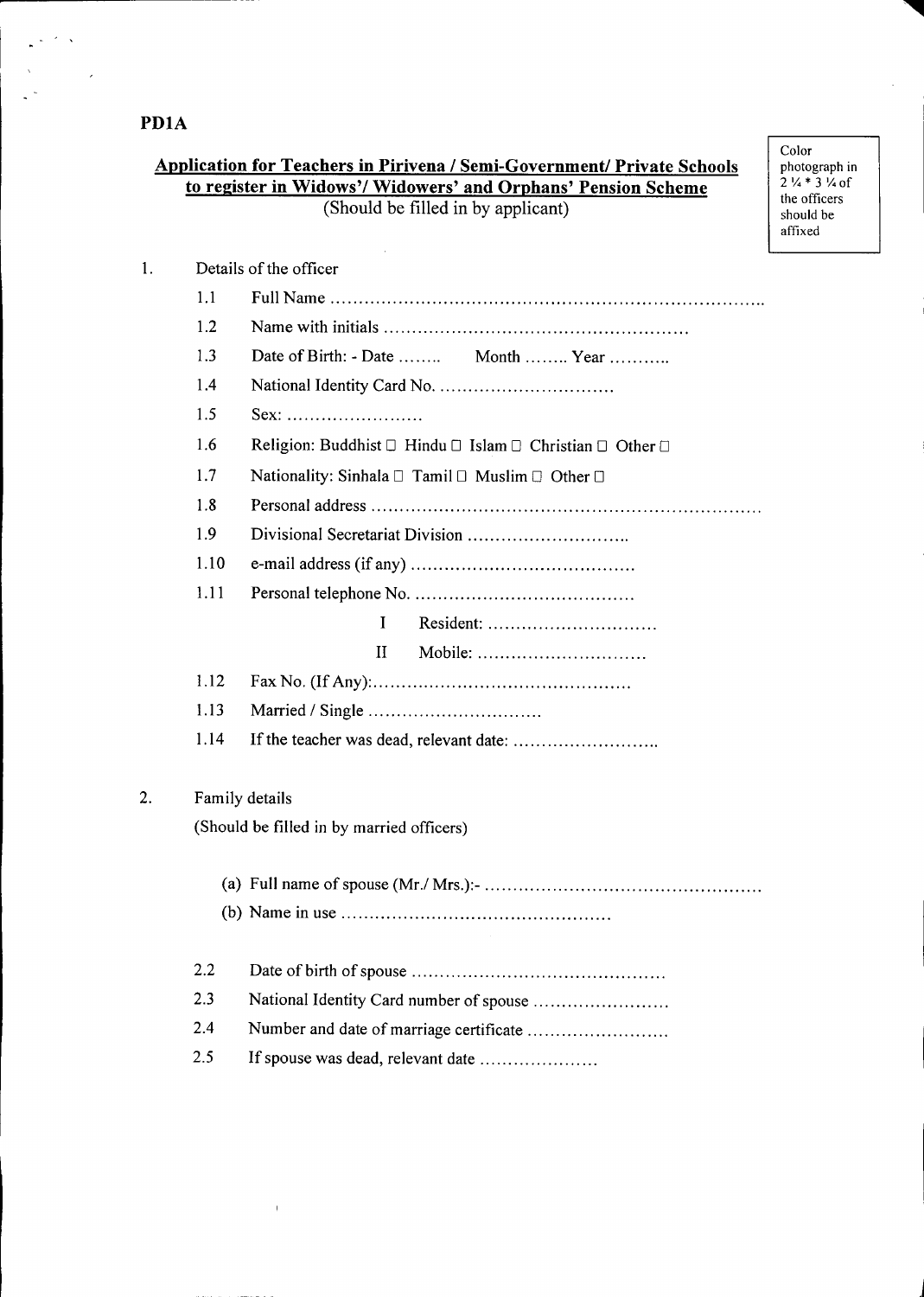## 2.6 Details of Children

 $\overline{\phantom{a}}$ 

| Sex | Date of Birth<br>D M Y | Married /<br>single | National<br><b>Identity Card</b><br>No. | Occupation<br>(if any) |
|-----|------------------------|---------------------|-----------------------------------------|------------------------|
|     |                        |                     |                                         |                        |
|     |                        |                     |                                         |                        |
|     |                        |                     |                                         |                        |
|     |                        |                     |                                         |                        |
|     |                        |                     |                                         |                        |
|     |                        |                     |                                         |                        |
|     |                        |                     |                                         |                        |

#### 2.7 Details of disabled children

| Name of<br>Children | Sex | Married / single   National Identity<br>Card No. | Nature of the |
|---------------------|-----|--------------------------------------------------|---------------|
|                     |     |                                                  | disability    |

### 2.8 If any previous marriage

| Name of Wife<br>'Husband | Date of Birth<br>м | Date of<br>marriage | National<br><b>Identity Card</b><br>No. | Way of<br>Termination<br>of marriage | Date of<br>marriage |
|--------------------------|--------------------|---------------------|-----------------------------------------|--------------------------------------|---------------------|
|                          |                    |                     |                                         |                                      |                     |

### 2.9 If any other marriage under Muslim law

| Name of wife/<br>husband | Date of birth<br>M | Date of marriage | National Identity Card |
|--------------------------|--------------------|------------------|------------------------|
|                          |                    |                  |                        |

### 2 Service Details

3.1 (a) Name of Semi government! Private school . (b) Office address .

3.2 (a) Post . (b) Service . (c) Grade .

3.3 Registered date as a teacher .

- 3.4 If not got contributory entitlement within 3 months from the appointment date, reasons thereto (not applicable for female teachers) .
- 3.5 if any previous service period in Employees' Provident *Fundi* Public Service Provident Fund, relevant service period .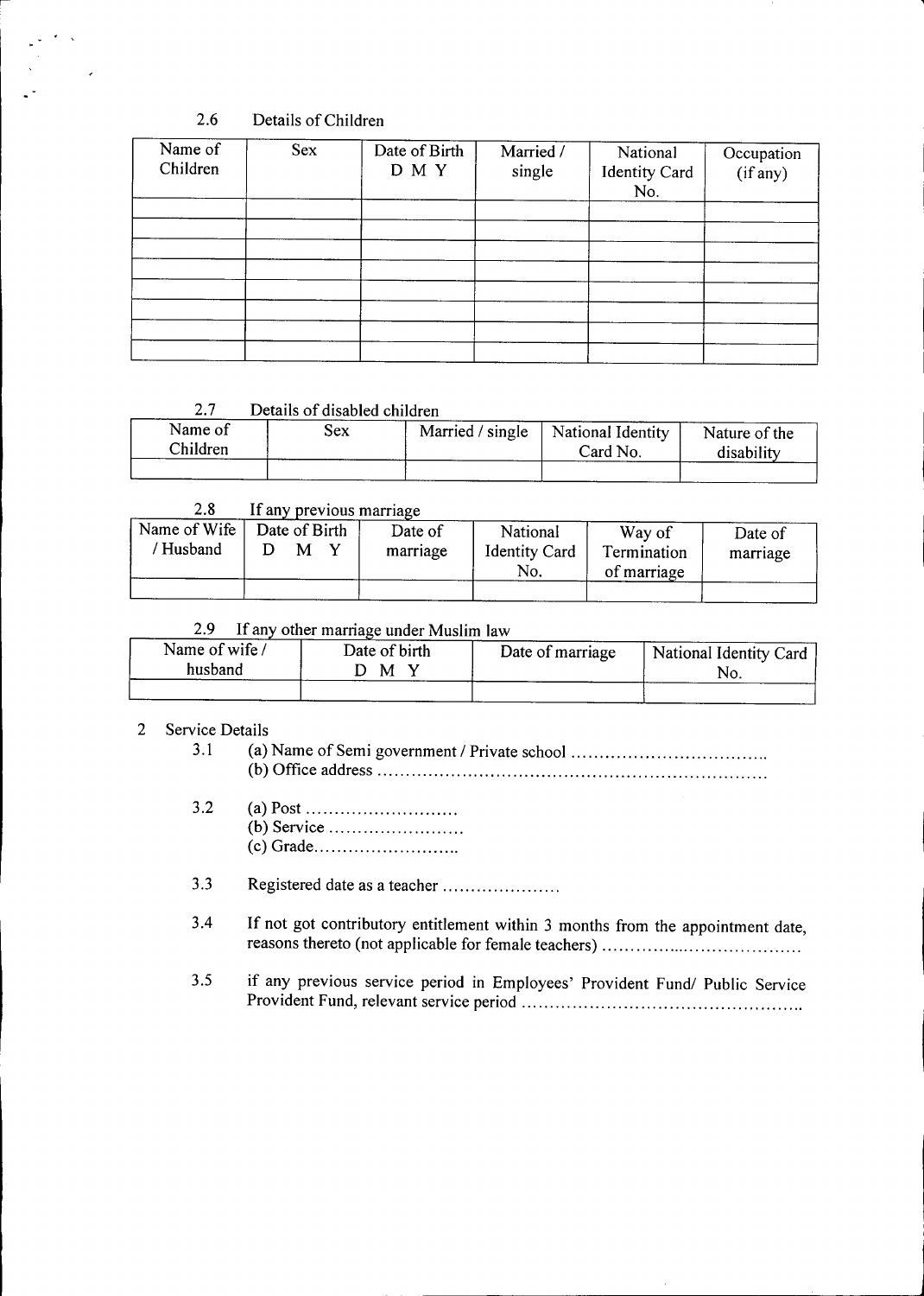#### 4 Declaration of male/ female contributor

I hereby declared that this application is submitted in compliance to the Widows' and Orphans' Pension Ordinance No.1 of 1898, Widowers' and Orphans' Pensions Fund Act NO.24 of 1983, School Teachers' Pension Act No.44 of 1953 and amendments thereto. And further I confirm that I have not made a declaration as this before.

Name in Full: - . Post: - . Date: - .........................

> Declarant's Signature

N.B. This application may be filled in by spouse/ orphan, guardian if member was dead.

#### Certificate of Head of Privena/ Semi-Government School

I certify that above information are true and correct that he/ she is a pensionable teacher of this institution.

Signature of Head of School (Official Stamp)

Annexure:-

. .,

 $\overline{a}$ 

- Pensionable appointment letter (certified copy)
- Birth certificate of contributor (copy)
- National Identity Card (copy)  $\overline{\phantom{a}}$
- Originals of marriage certificate
- Affidavit if changes in name  $\overline{\phantom{a}}$
- Birth certificate of spouse  $-\text{copy}$  $\frac{1}{2}$
- Affidavit if changes in name
- Birth certificates of children copies